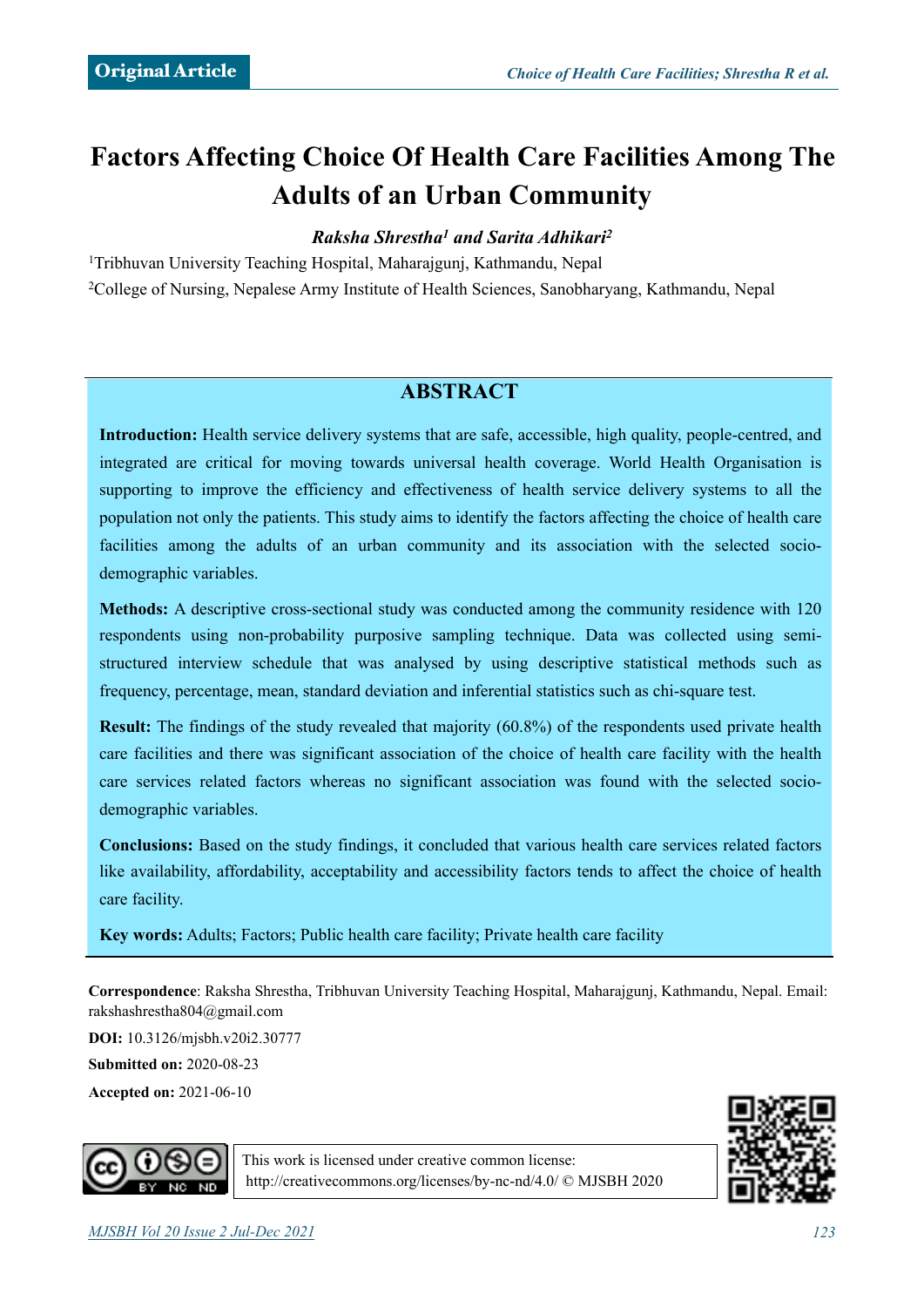### **INTRODUCTION**

People's choices are determined by a complex interplay between a variety of patient and provider characteristics. In various Northwest European countries, there is a demand-driven health care system that stresses the importance of patient health care provider choice. In most European countries, patients are encouraged to actively choose their health care provider. Important reasons for promoting patient choice are to reduce waiting times and to encourage competition between providers.1

On the other hand, health care system in Nigeria has a mixture of private and public health care providers.2 Unlike in many other developed nations, health care in Nigeria is not universally free. Choice of health care providing facility is an important decision for the patient seeking the best health care for oneself. This decision-making process is determined by factors external to the clients such as cost, accessibility as well as quality of services provided by the health care facilities. Satisfaction of services provided is a perception by the clients and must be considered by managers of health institutions when decisions to improve health facility services are to be made.<sup>2</sup>

Nepal is a developing nation with sub optimal health care services. Although the health care system in the country has been progressive, it is still far from perfection. According to Department of Health Survey (DOHS), Nepal, 533 hospitals were listed in the Health Management Information System under Department of Health Services in 2015/16, of which 118 (22%) were public hospitals and 415 (78%) non-public hospitals. Annual health report of 2015/16 claims more than 50% of the people of Nepal have used public health services in 2015/16. Eighty-one percentage of registered morbidity cases used free health care services and 91% of the population who used free health care services did so at health post, 5% at hospitals and 4% at Primary Health Care Centres.3

Nepal, being a developing nation, has to put in lot of efforts to improve in all the basic components of various sectors like health care, education, agriculture, transportation, industries etc. Though various measures are being launched in various parts of the nation, there is still lack of sufficient knowledge, accessibility, health supply and resources for the optimum level of developmental activities. Health care sector is one of those challenging sectors. Regarding the choice of health care, there are so many factors that could determine for their approach that could be accessibility wise, economic wise or resources wise. Therefore, this study was conducted to identify the factors affecting the choice of health care facilities either public or private and its association with the selected variables and clarify the tangentiality.

### **METHODS**

A descriptive cross-sectional study design was used to identify the factors (health care services related factors like availability, affordability, acceptability and accessibility) affecting the choice of health care facilities among the adults aged from 20 to 59 years. The study subjects were chosen from each household who had received health care services in recent one year of time, residing in Kageshwori Manohara Municipality, Kathmandu, Nepal. Data was collected for around two weeks through semistructured interview between 05 Jun 2019 and 22 Jun 2019. The study was initiated after getting approval from ward office of Kageshwori Manohara Municipality, Mulpani ward no.7. The statements were prepared in English and converted to local Nepali language for easy understanding. Interview schedule was divided into three parts: Part I related to socio-demographic information of the respondents. Part II related to use of health care facilities. Part III included the statements related to various factors affecting the choice of health care facility. The instrument was pre-tested on 10% of the total sample size i.e. twelve samples in the same community residents which were later excluded from the study, for correct understanding of the instrument and the necessary modification was done. Ethical approval was taken from Institutional Review Committee of Nepalese Army Institute of Health Sciences, Sanobharyang, Nepal. An informed written consent was obtained from each participant prior to data collection by explaining the purpose of the study. Confidentiality of the information was ensured by maintaining privacy while interviewing. Data analysis was done via statistical package for the social sciences (SPSS) version 20 programs through descriptive and inferential statistics. Chi-square test was used to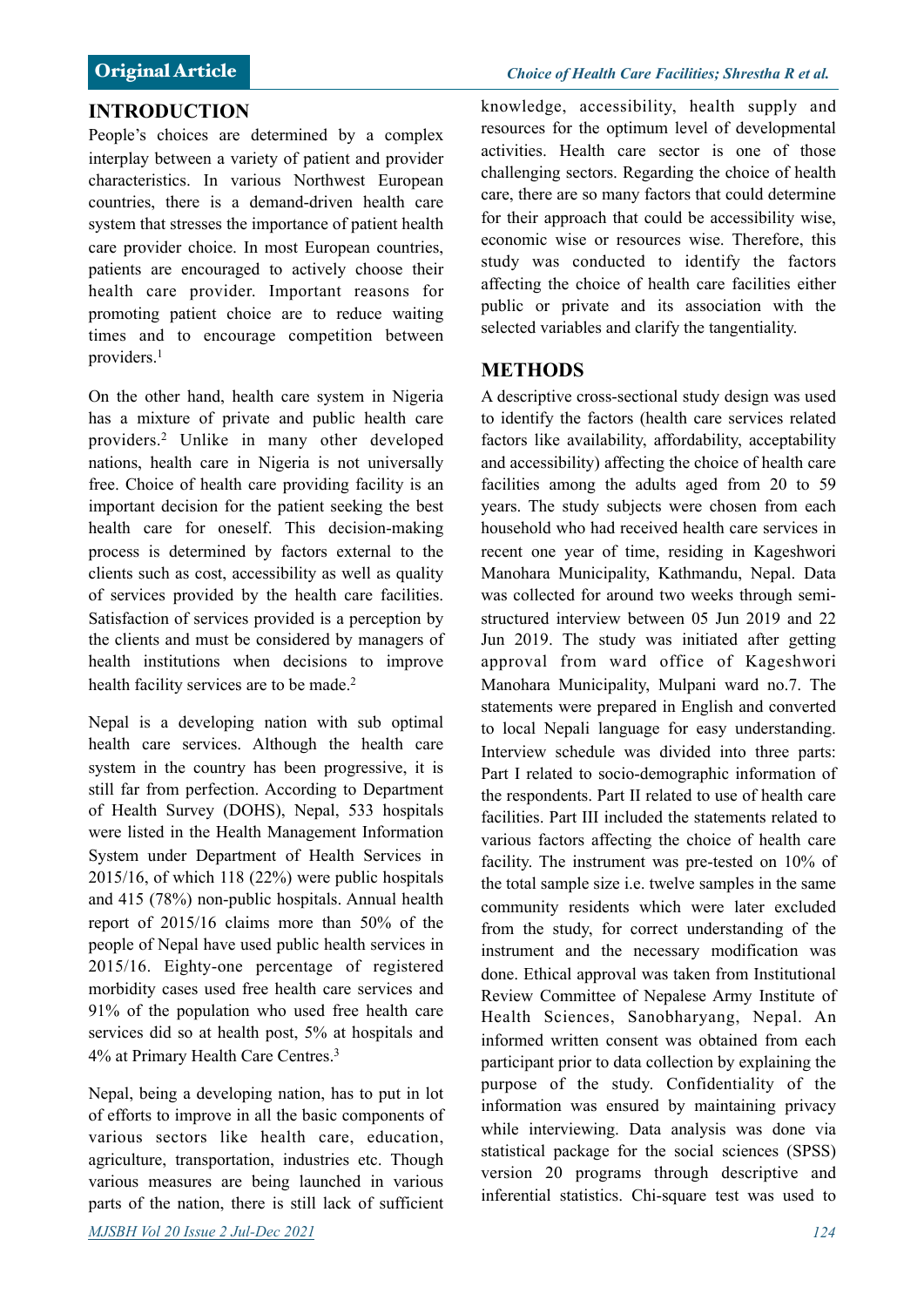find out the association of different variables to the choice of health care facilities considering p value of < 0.05 as significant association.

### **RESULT**

Total 120 adults participated in the study. The sample showed that about one third (32.5%) of the respondents belonged to the age group 20 - 29 years and 10.8% of the respondents were in the range of 50 - 59 years with the mean age 35.7 years and standard deviation  $\pm$  9.9 where 59.2% of respondents were males. Majority (70.8%) of the respondents were married. Majority (70.8%) were from Brahmin / Chhetri ethnicities. Almost all (98.3%) of respondents could read and write, out of which 40.6% had their education up to secondary level and 37.5% were involved in business as their main occupation. Majority (69.2%) of the respondent belonged to nuclear family. Most of them (75.8%) had enough income for daily livelihood.

Majority (60.8%) of the respondents had used private health care facility within one year duration. Most (75.8%) of respondents had sought medical service for common medical conditions like fever, hypertension, chronic obstructive pulmonary disease etc. Minor proportion (4.2%) had visited health facilities for other conditions accounting like joint pain (1.7%), skin problem (1.7%) and paediatric illnesses (0.8%). Among all the medical attention seekers, 19.2% got admitted for their illness, out of which 15.8% had stayed for  $\leq$  eight days in the health care facility.

We found out that the main selected availability related factors were less waiting time (74.0%), clean and tidy environment (89.0%), well equipped (98.6%) among the people who chose private health care facilities and good reputation (83.0%) was the major factor which led to the choice among those who public health facility. This factor has the significant association with choice of health care facilities with p-value  $< 0.05$ .

Among the choices, our results showed that selected affordability related factors as cost of treatment (87.2%), freely available medicines (40.4%) and consultation (38.3%) are the major causes in their choice of public health care facility. This has significant association with the choice of health care facility with the p-value being  $\leq 0.05$ . The selected acceptability related factors mentioned *MJSBH Vol 20 Issue 2 Jul-Dec 2021 125*

as timely response (84.9%), good explanation (83.6%), medical personnel answering the queries and confidentiality of words (90.4%) who chose private health facility, has significant association with the choice of health care facility with p-value

#### **Table 1.** Socio-demographic Characteristics of the Respondents  $(N = 120)$

| <b>Variables</b>                                 |     | <b>Frequency Percentage</b> |
|--------------------------------------------------|-----|-----------------------------|
| <b>Mean age</b> = $35.7$ years and               |     |                             |
| $SD = \pm 9.9$                                   |     |                             |
| <b>Sex</b>                                       |     |                             |
| Male                                             | 71  | 59.2                        |
| Female                                           | 49  | 40.8                        |
| Marital status                                   |     |                             |
| Married                                          | 85  | 70.8                        |
| Unmarried                                        | 34  | 28.3                        |
| Widowed / Widower                                | 1   | 0.8                         |
| <b>Ethnicity</b>                                 |     |                             |
| Brahmin / Chhetri                                | 85  | 70.8                        |
| Janajati                                         | 28  | 23.3                        |
| Others (Dalit and<br>Madhesi)                    | 7   | 5.9                         |
| <b>Educational status</b>                        |     |                             |
| Can read and write                               | 118 | 98.3                        |
| Can't read and write                             | 2   | 1.7                         |
| If can read and write $(n =$<br>118)             |     |                             |
| Primary level                                    | 25  | 21.8                        |
| Secondary level                                  | 48  | 40.6                        |
| Bachelor's level and<br>above                    | 45  | 38.1                        |
| Occupation                                       |     |                             |
| <b>Business</b>                                  | 45  | 37.5                        |
| Service                                          | 33  | 27.5                        |
| Farmer                                           | 20  | 16.7                        |
| Home-maker                                       | 10  | 8.3                         |
| Others (Abroad and<br>labour)                    | 12  | 10.0                        |
| <b>Family Type</b>                               |     |                             |
| Nuclear family                                   | 83  | 69.2                        |
| Joint family                                     | 37  | 30.8                        |
| <b>Family Income</b><br>(Participant's own word) |     |                             |
| Enough for daily<br>livelihood                   | 91  | 75.8                        |
| More than enough<br>daily livelihood             | 23  | 19.2                        |
| Not enough for daily<br>livelihood               | 6   | 5.0                         |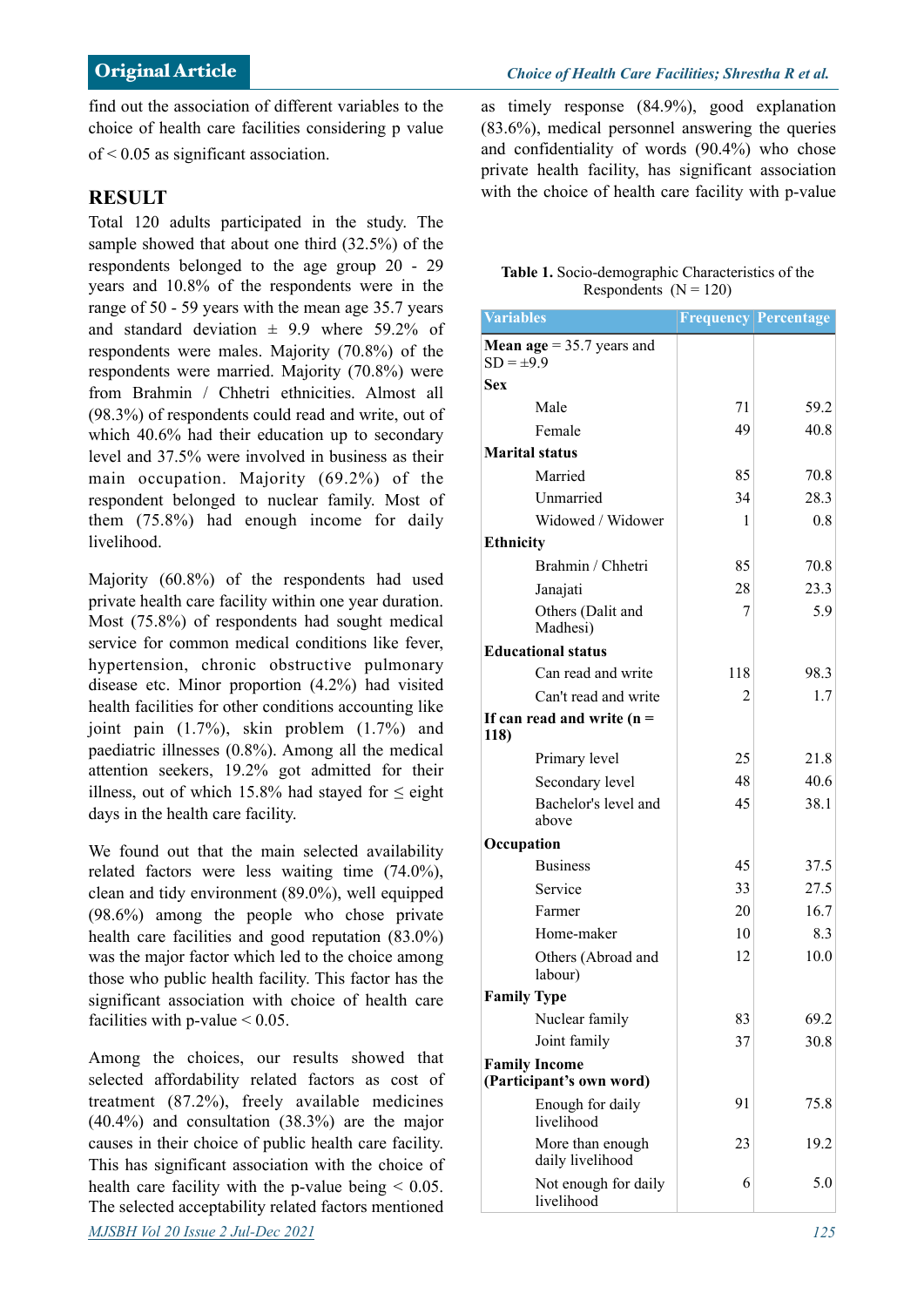| <b>Table 2.</b> Health Care Facilities related Information of |
|---------------------------------------------------------------|
| the Respondents ( $N = 120$ )                                 |

| <b>Variables</b>                                            | Frequency | $\frac{0}{0}$ |
|-------------------------------------------------------------|-----------|---------------|
| Used health care facility within<br>the one year duration   |           |               |
| Private health care<br>facilities                           | 73        | 60.8          |
| Public health care<br>facilities                            | 47        | 39.2          |
| <b>Purpose of the visit</b>                                 |           |               |
| Medical condition                                           | 91        | 75.8          |
| Surgical condition                                          | 12        | 10.0          |
| Gynecology problems                                         | 12        | 10.0          |
| Others (joint pain, skin<br>problem, pediatric<br>problems) | 5         | 42            |
| <b>Admitted to any health care</b>                          |           |               |
| facility                                                    |           |               |
| Yes                                                         | 23        | 19.2          |
| N <sub>0</sub>                                              | 97        | 80.8          |
| Duration of admission $(n = 23)$                            |           |               |
| $\leq$ 8 days                                               | 19        | 15.8          |
| $> 8$ days                                                  | 4         | 3.3           |

 $\leq 0.05$ . This association clarifies that the emotional health is as important as one's physical health.

The selected accessibility related factors like easy availability of transportation (80.8%) and low travel time (74.0%) were important while choosing private health care. This has significant association with the choice of health care facilities with p-value  $\leq 0.05$  This is because of the universal fact that the duration of distance and means of transportation is of great importance as waste of time is waste of money.

We did not find any significant association of socio-demographic variables with the choice of health care facilities. This is explained by the fact that Kathmandu's literacy rate is increasing day by day (it was 89.6% according to 2011 census) and everyone is taking the health factor as the prime thing. Hence, there is no socio-demographic background which could affect the choice of health care facility. Rather, this choice is entirely dependent upon the quality of services that the health care facilities provide to the people.

### **DISCUSSION**

The present study revealed that majority (60.8%) of respondents has used private health care facility out **Table 3.** Association of Availability Related factor with the Choice of Health Care Facility

| <b>Variables</b>                                              | <b>Choice of Health</b><br><b>Care Facility</b> |                  | $Chi-$          | $p-$<br>value |
|---------------------------------------------------------------|-------------------------------------------------|------------------|-----------------|---------------|
|                                                               | Private                                         | Public           | square<br>value |               |
|                                                               | health<br>care                                  | health<br>care   |                 |               |
|                                                               | $(N = 73)$                                      | $(N = 47)$       |                 |               |
|                                                               | $f\%$                                           | $f\%$            |                 |               |
| <b>Less waiting</b><br>time for<br>consultation               |                                                 |                  |                 |               |
| Yes                                                           | 54                                              | 9                | 34.461          | 0.000         |
|                                                               | $(74.0\%)$                                      | $(19.1\%)$       |                 |               |
| No                                                            | 19                                              | 38               |                 |               |
|                                                               | $(26.0\%)$                                      | $(80.9\%)$       |                 |               |
| <b>Clean and tidy</b><br>environment                          |                                                 |                  |                 |               |
| of the health                                                 |                                                 |                  |                 |               |
| care facility<br>Yes                                          | 65                                              | 27               | 15.954          | 0.000         |
|                                                               | $(89.0\%)$                                      | $(57.4\%)$       |                 |               |
| No                                                            | $8(11.0\%)$                                     | 20               |                 |               |
|                                                               |                                                 | $(42.6\%)$       |                 |               |
| Well equipped<br>health care<br>facilities with<br>the needed |                                                 |                  |                 |               |
| facilities and<br>services*                                   |                                                 |                  |                 |               |
| Yes                                                           | 72<br>$(98.6\%)$                                | 42<br>$(89.4\%)$ | 5.171           | 0.034         |
| No                                                            | $1(1.4\%)$                                      |                  |                 |               |
|                                                               |                                                 | $(10.6\%)$       |                 |               |
| Good                                                          |                                                 |                  |                 |               |
| reputation of<br>doctors and<br>the health care<br>facility   |                                                 |                  |                 |               |
| Yes                                                           | 47                                              | 39               | 4.869           | 0.027         |
|                                                               | $(64.4\%)$                                      | $(83.0\%)$       |                 |               |
| N <sub>0</sub>                                                | 26<br>$(35.6\%)$                                | 8<br>$(17.0\%)$  |                 |               |

*\*Fisher's Exact Test* 

of which 91.8% chose private health care facility as the reception staffs were easy to approach, 98.6% believed that the private facility is well-equipped and 90.4% believed that the staffs at private set up are friendly, cooperative and respectful. Our finding is consistent with a similar type of study done in Oman revealing that the selection of hospital was made when hospital staffs were friendly and helpful (68.2%) and when the facility was equipped with modern equipment (60.3%) and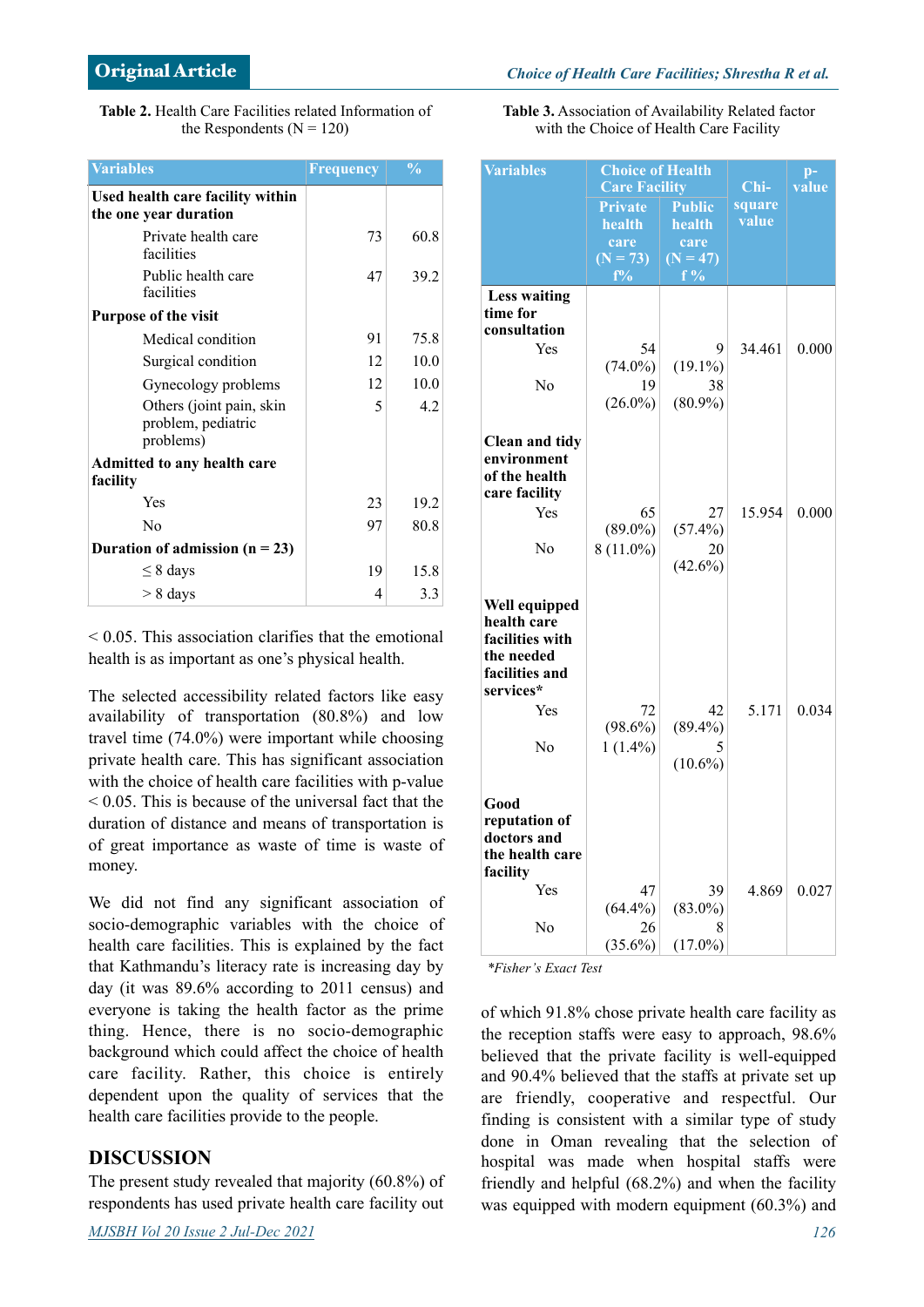| Table 4. Association of Affordability Related factor |  |
|------------------------------------------------------|--|
| with the Choice of Health Care Facility              |  |

| <b>Variables</b>         |                                 | <b>Choice of Health</b>        |        | $p-$  |
|--------------------------|---------------------------------|--------------------------------|--------|-------|
|                          | <b>Care Facility</b>            |                                | $Chi-$ | value |
|                          | <b>Private</b><br><b>Public</b> |                                | square |       |
|                          | <b>health</b>                   | health                         | value  |       |
|                          | care                            | care                           |        |       |
|                          |                                 | $(n = 73)$ $(n = 47)$<br>$f\%$ |        |       |
| Cost of treatment,       | f %                             |                                |        |       |
| consultation fee         |                                 |                                |        |       |
| and medicine are         |                                 |                                |        |       |
| within the               |                                 |                                |        |       |
| capacity to pay          |                                 |                                |        |       |
| Yes                      | 44                              | 41                             | 10.059 | 0.002 |
|                          | $(60.3\%) (87.2\%)$             |                                |        |       |
| No                       | 29                              | 6                              |        |       |
|                          | $(39.7\%) (12.8\%)$             |                                |        |       |
| <b>Medicines are</b>     |                                 |                                |        |       |
| available free of        |                                 |                                |        |       |
| cost                     |                                 |                                |        |       |
| Yes                      | 11                              | 19                             | 9.805  | 0.002 |
|                          | $(15.1\%) (40.4\%)$             |                                |        |       |
| No                       | 62                              | 28                             |        |       |
|                          | $(84.9\%)$ (59.6%)              |                                |        |       |
| <b>Free consultation</b> |                                 |                                |        |       |
| Yes                      | 7                               | 18                             | 14.288 | 0.000 |
|                          | $(9.6\%)$                       | (38.3%)                        |        |       |
| No                       | 66                              | 29                             |        |       |
|                          | $(90.4\%) (61.7\%)$             |                                |        |       |

when the doctors treated patients in a friendly manner (65.3%).<sup>4</sup>

The present study revealed that adults preferred to visit private health care facilities (60.8%) as compared to the public health care facility (39.2%). They were satisfied with the less waiting time (74.0%), clean and tidiness (89.0%), equipment and resource (98.6%), timely response (84.9%) and competent doctors and nurses (93.2%). This is in agreement with a study done among Ghanaian health seekers where 44.7% of the respondents were satisfied with the lesser wait time, better conditions and accessibility of private health facility in comparison to public health care facility.<sup>5</sup>

The present study showed that there is significant association of selected affordability related factors (Cost of treatment, freely available medicines and consultation) and selected acceptability related factors (timely response, good explanation, medical personnel answering the queries and confidentiality of words) with the choice of health care facility. This is consistent with similar study done in North-*MJSBH Vol 20 Issue 2 Jul-Dec 2021 127*

**Table 5.** Association of Acceptability Related factor with the Choice of Health Care Facility

| <b>Variables</b>          | <b>Choice of Health</b> | $Chi-$              | $\mathbf{p}$ - |       |
|---------------------------|-------------------------|---------------------|----------------|-------|
|                           | Care                    |                     | square         | value |
|                           | <b>Private</b>          | <b>Public</b>       | value          |       |
|                           | health                  | health              |                |       |
|                           | care                    | care                |                |       |
|                           | $(n = 73)$<br>$f\%$     | $(n = 47)$<br>$f\%$ |                |       |
|                           |                         |                     |                |       |
| <b>Timely</b><br>response |                         |                     |                |       |
| system of the             |                         |                     |                |       |
| diagnostic                |                         |                     |                |       |
| investigations            |                         |                     |                |       |
| Yes                       | 62                      | 22                  | 19.788         | 0.000 |
|                           | $(84.9\%)$              | $(46.8\%)$          |                |       |
|                           |                         |                     |                |       |
| No                        | 11                      | 25                  |                |       |
|                           | $(15.1\%)$              | $(53.2\%)$          |                |       |
| <b>Explanation of</b>     |                         |                     |                |       |
| the health                |                         |                     |                |       |
| problems and              |                         |                     |                |       |
| treatment in a            |                         |                     |                |       |
| good manner               |                         |                     |                |       |
| Yes                       | 61                      | 21                  | 19.974         | 0.000 |
|                           | $(83.6\%)$              | (44.7%)             |                |       |
| No                        | 12                      | 26                  |                |       |
|                           | $(16.4\%)$              | $(55.3\%)$          |                |       |
| <b>Maintained the</b>     |                         |                     |                |       |
| dignity by                |                         |                     |                |       |
| keeping the               |                         |                     |                |       |
| words of                  |                         |                     |                |       |
| confidentiality           |                         |                     |                |       |
| Yes                       | 66                      | 36                  | 4.28           | 0.039 |
|                           | $(90.4\%)$              | $(76.6\%)$          |                |       |
| No                        | $7(9.6\%)$              | 11                  |                |       |
|                           |                         | $(23.4\%)$          |                |       |
|                           |                         |                     |                |       |

Central Nigeria which showed a statistical relationship between the health seeking preferences and the reason for choosing a particular health care service.6 Amongst the reasons provided by the respondents, the cost of medication (42.2%), presumed skills of the staff (21.4%) and the proximity to the health facility (20.8%) were the most important ones. The attitude of the staff (15.6%) constituted the least important reason for the choice.<sup>6</sup>

We found that there is a significant association of selected accessibility related factors like easy availability of transportation, lesser travel time, lesser waiting time, clean and tidy environment, well equipped and good reputation while choosing health care facilities. Similar study from Riyadh, Saudi Arabia had showed variables like location of health care facility and waiting time were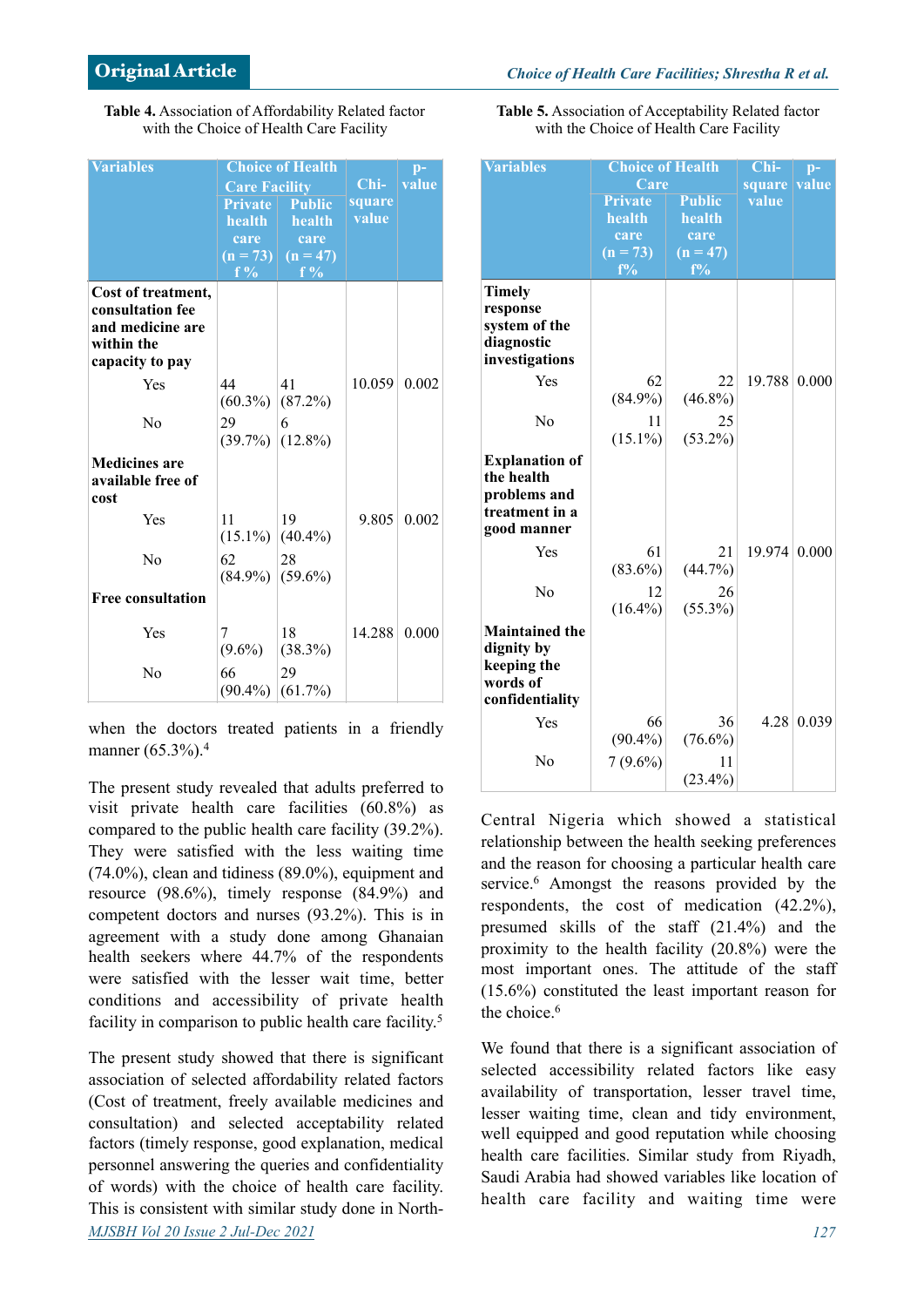| Table 6. Association of Accessibility Related factor |  |
|------------------------------------------------------|--|
| with the Choice of Health Care Facility              |  |

| <b>Variables</b>                                                  | <b>Choice of Health</b><br><b>Care Facility</b> |                                | Chi-            | $\mathbf{p}$ -<br>value |
|-------------------------------------------------------------------|-------------------------------------------------|--------------------------------|-----------------|-------------------------|
|                                                                   | <b>Private</b><br>health                        | <b>Public</b><br>health        | square<br>value |                         |
|                                                                   | care<br>$(N = 73)$<br>$f\%$                     | care<br>$(N =$<br>47)<br>$f\%$ |                 |                         |
| <b>Easy availability</b><br>of transportation                     |                                                 |                                |                 |                         |
| Yes                                                               | 59<br>$(80.8\%)$                                | 21<br>(44.7%)                  | 16.806          | 0.000                   |
| N <sub>0</sub>                                                    | 14<br>$(19.2\%)$                                | 26<br>$(55.3\%)$               |                 |                         |
| The travel time is<br>low to reach the<br>health care<br>facility |                                                 |                                |                 |                         |
| Yes                                                               | 54<br>$(74.0\%)$                                | 18<br>(38.3%)                  | 15.162          | 0.000                   |
| N <sub>0</sub>                                                    | 19<br>$(26.0\%)$                                | 29<br>$(61.7\%)$               |                 |                         |

statistically significant in choosing the health care facility.7

# **CONCLUSIONS**

Based on the study findings it concludes that the study population chose private health care facility over public health facility. The choice was made considering availability, affordability, acceptability and accessibility related factors of health care service. Therefore, the hospitals or any organisations involved in the health care delivery should focus on the prime aspects of efficient and effectiveness of quality of health care which should be easily available, affordable, accessible as well as acceptable.

# **ACKNOWLEDGEMENT**

Researcher would also like to show her sincere gratitude towards Kageshwori Manohara Municipality, ward-07, ward office for granting the permission to conduct the research activity and all the respondents for their co-operation and valuable time. We are also grateful towards the Institutional Ethical Review Committee of the Nepalese Army Institute of Health Sciences for providing ethical guidelines and approving for the study.

**Table 7.** Association of selected Socio-demographic Variables with the Choice of Health Care Facility  $(N = 120)$ 

| Socio-<br>demographic   | <b>Choice of health</b><br>care facility | Chi-<br>squa     | $p-$<br>value |       |
|-------------------------|------------------------------------------|------------------|---------------|-------|
| variables               | <b>Private</b>                           | <b>Public</b>    | re            |       |
|                         | health                                   | health           | value         |       |
|                         | care                                     | care             |               |       |
| Age                     | $(N = 73)$                               | $(N = 47)$       |               |       |
| 20-36                   | 34                                       | 27               | 1.352         | 0.245 |
|                         | $(46.6\%)$                               | (57.5%)          |               |       |
| 37-59                   | 39                                       | 20               |               |       |
|                         | $(53.4\%)$                               | $(42.5\%)$       |               |       |
| Gender                  |                                          |                  |               |       |
| Male                    | 43                                       | 28               | 0.005         | 0.942 |
|                         | $(58.9\%)$                               | $(59.6\%)$       |               |       |
| Female                  | 30                                       | 19               |               |       |
|                         | $(41.1\%)$                               | $(40.4\%)$       |               |       |
| <b>Ethnicity</b>        |                                          |                  |               |       |
| Brahmin /<br>Chhetri    | 47<br>$(64.4\%)$                         | 38<br>$(80.8\%)$ | 3.753         | 0.053 |
| Others                  | 26                                       |                  |               |       |
|                         | $(35.6\%)$                               | $(19.2\%)$       |               |       |
| <b>Marital</b> status   |                                          |                  |               |       |
| Married                 | 52                                       | 33               | 0.014         | 0.904 |
|                         | $(71.2\%)$                               | $(70.2\%)$       |               |       |
| Single                  | 21                                       | 14               |               |       |
|                         | $(28.8\%)$                               | $(29.8\%)$       |               |       |
| <b>Educational</b>      |                                          |                  |               |       |
| status*                 |                                          |                  |               |       |
| Can read<br>and write   | 73<br>$(100.0\%)$                        | 45<br>$(95.7\%)$ | 3.159         | 0.790 |
| Can't read              | $0(0.0\%)$                               | $2(4.3\%)$       |               |       |
| and write               |                                          |                  |               |       |
| <b>Family Type</b>      |                                          |                  |               |       |
| Nuclear                 | 53                                       | 30               | 1.032         | 0.310 |
| family                  | $(72.6\%)$                               | $(63.8\%)$       |               |       |
| Joint                   | 20                                       | 17               |               |       |
| family                  | $(27.4\%)$                               | $(36.2\%)$       |               |       |
| <b>Family Income</b>    |                                          |                  |               |       |
| Enough for              | 57                                       | 40               | 0.911         | 0.340 |
| daily                   | $(78.1\%)$                               | $(85.1\%)$       |               |       |
| livelihood              |                                          |                  |               |       |
| More than<br>enough for | 16<br>$(21.9\%)$                         | $(14.9\%)$       |               |       |
| daily                   |                                          |                  |               |       |
| livelihood              |                                          |                  |               |       |
| Number of               |                                          |                  |               |       |
| <b>Family members</b>   |                                          |                  |               |       |
| $\leq$ 5                | 51                                       | 30               | 0.474         | 0.491 |
|                         | $(69.9\%)$                               | $(63.8\%)$       |               |       |
| > 5                     | 22<br>$(30.1\%)$                         | 17<br>$(36.2\%)$ |               |       |
|                         |                                          |                  |               |       |

*\*Fisher's Exact Test*